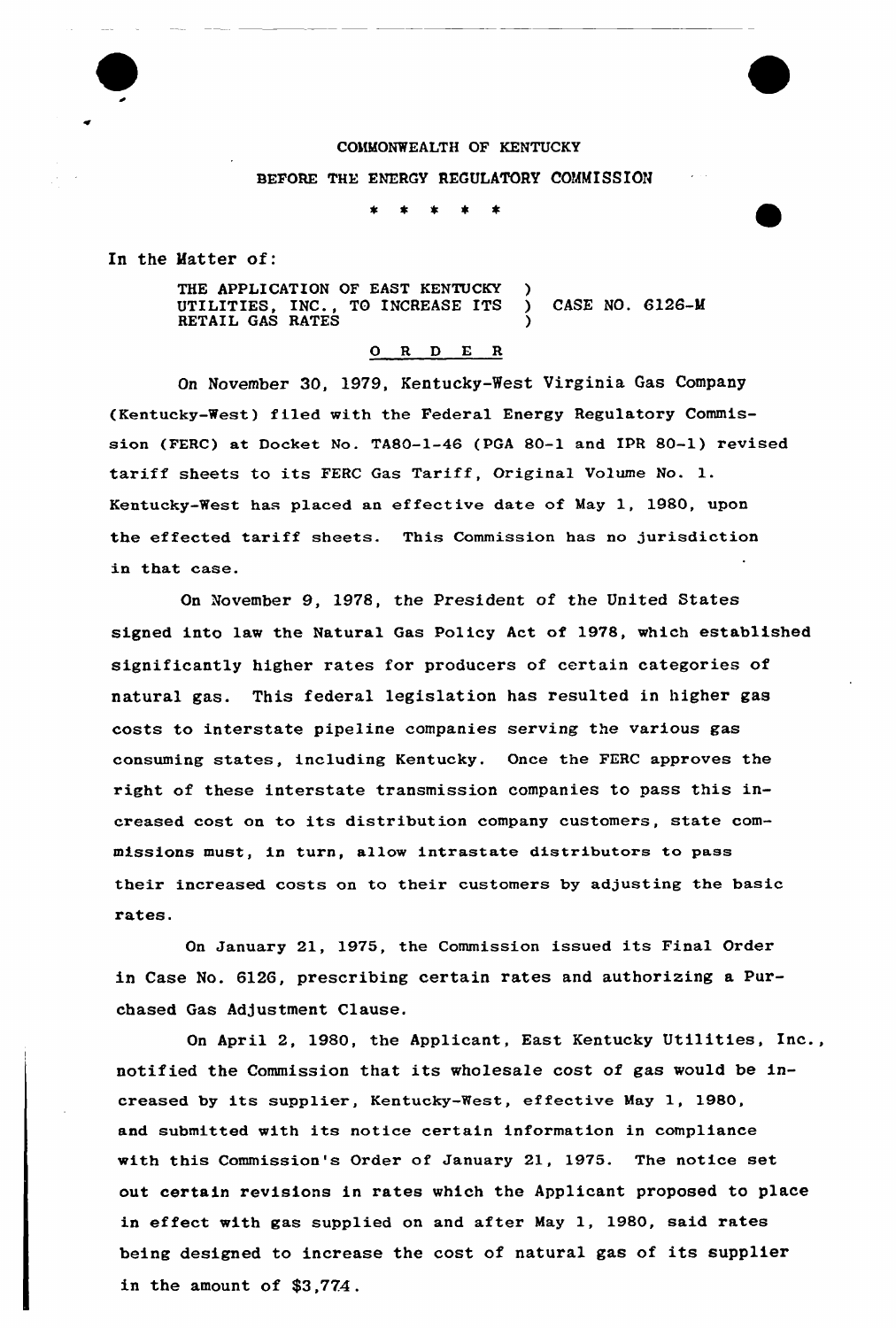

一、 我 不

The Commission after consideration of the 1nformation f1led by the Applicant in this matter and being fully advised is of the opinion and finds:

1. The Commission has long stated (in writing to FERC) its opposition to the procedures and regulations used by the Federal Energy Regulatory agency in approving these supplier increases. We continue to be opposed and are continuing to seek alternative ways to overcome the regulatory inequities which have such a direct impact on the retail consumers.

 $2.$ The Federal Energy Regulatory Commission approval of a wholesale rate increase to a Kentucky gas retailer requires approval of the Commission of rates that will permit the Kentucky utility to adjust its customer charges to reflect the added purchase cost, or alternately the utility must absorb the added cost. We are of the opinion that failure to allow this increase to be passed through to its retail consumers on a timely basis would be unjust to the Company and would ultimately result in higher rates to their consumers in any event.

3. When the FERC "accepts" Kentucky-West's filing and makes it effective, Kentucky-West will begin charging the Applicant the new rates. This order cannot be implemented until and unless this occurs.

4. That the Applicant's supplier, Kentucky-West on November 30, 1979, filed with the FERC for increased rates to become effective May 1, 1980, and that the increase sought by the Applicant reflects Transmission's rates as so filed,

5. That the Commission should allow the Applicant to place into effect, subject to refund, the rates set out in Appendix "A" as soon as the Kentucky-West filing is made effective by FERC.

6. That the Applicant's adjustment in rates under the Purchased Gas Adjustment Clause approved by the Commiss1on in its Order in Case No. 6126 dated January 21, 1975, is fair, just and reasonable, in the public interest and should be effective with gas supplied on and after the date the increased cost of wholesale gas becomes effective.

 $-2-$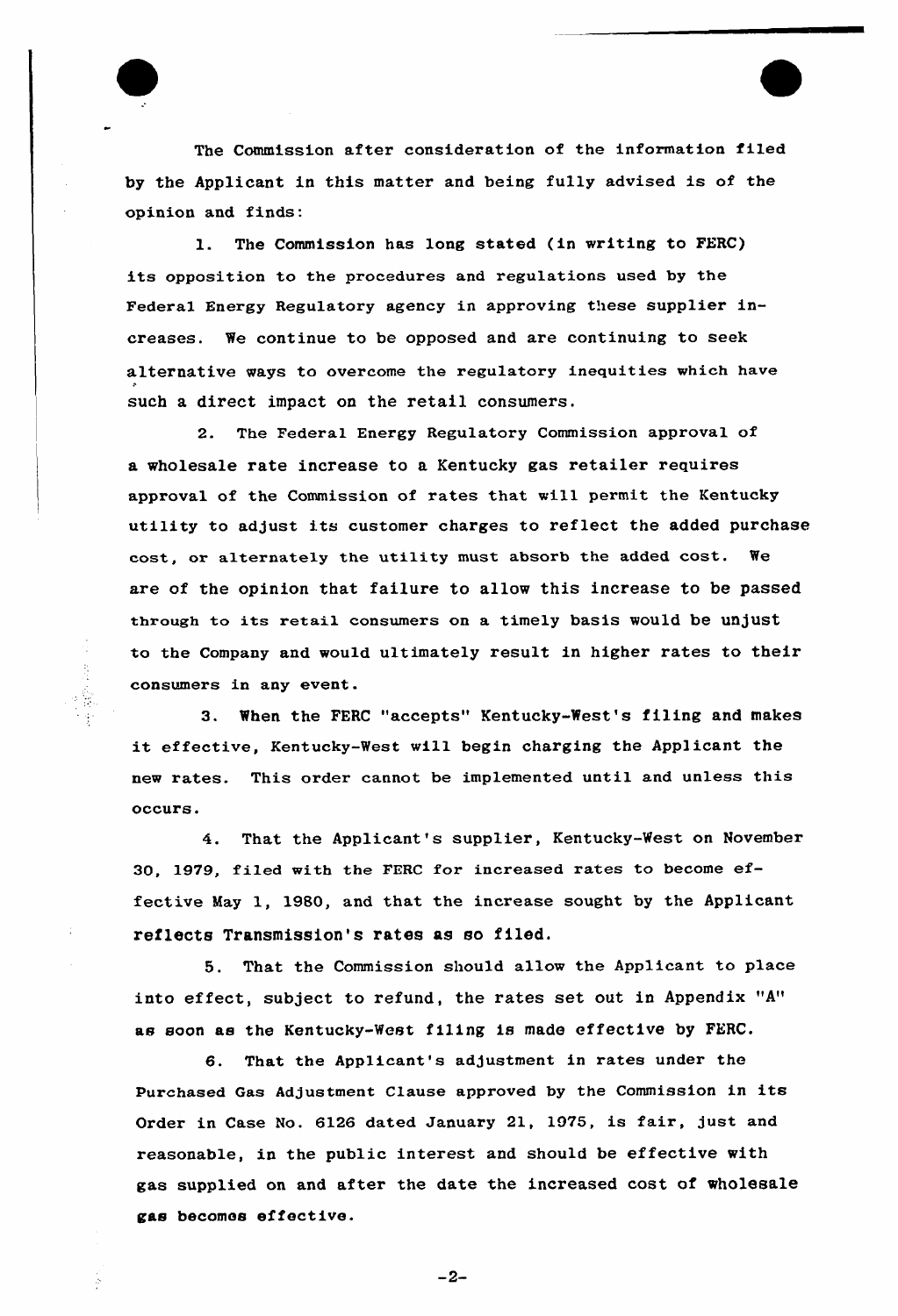

IT IS THEREFORE ORDERED that said Purchased Gas Adjustment sought by the Applicant and adjusted as aforesaid mentioned be and the same is hereby approved, as set out in Appendix "A" attached hereto and made a part hereof, to be effective subject to refund, with gas supplied on and after the date the increased cost of wholesale gas becomes effective ("acceptance" by FERC).

IT IS FURTHER ORDERED that for the purpose of the future Application of the Purchased Gas Adjustment Clause of Applicant the Base Rate for purchased gas shall be:

#### **Commodity**

Kentucky-West Virginia Gas Company 121.59¢/dth

IT IS FURTHER ORDERED that East Kentucky Utilities, Inc., shall maintain its records in such manner as will enable it, or the Commission, or any of its customers, to determine the amounts to be refunded and to whom due in the event a refund is ordered by the Commission.

IT IS FURTHER ORDERED that within thirty (30) days after the date of this Order, Applicant shall file with this Commission its revised tariff sheets setting out the rates approved herein.

IT IS FURTHER ORDERED that the information furnished this Commission by Applicant on April 2, 1980, constitutes full compliance with the Commission's requirements and Order in Case No. 6126, and any other information ordinarily required to be filed under the Commission's regulations is hereby waived.

> Done at Frankfort, Kentucky, this 28th day of April, 1980. ENERGY REGILATORY COMMISSION

Koy 14

ATTEST:

### **Secretary**